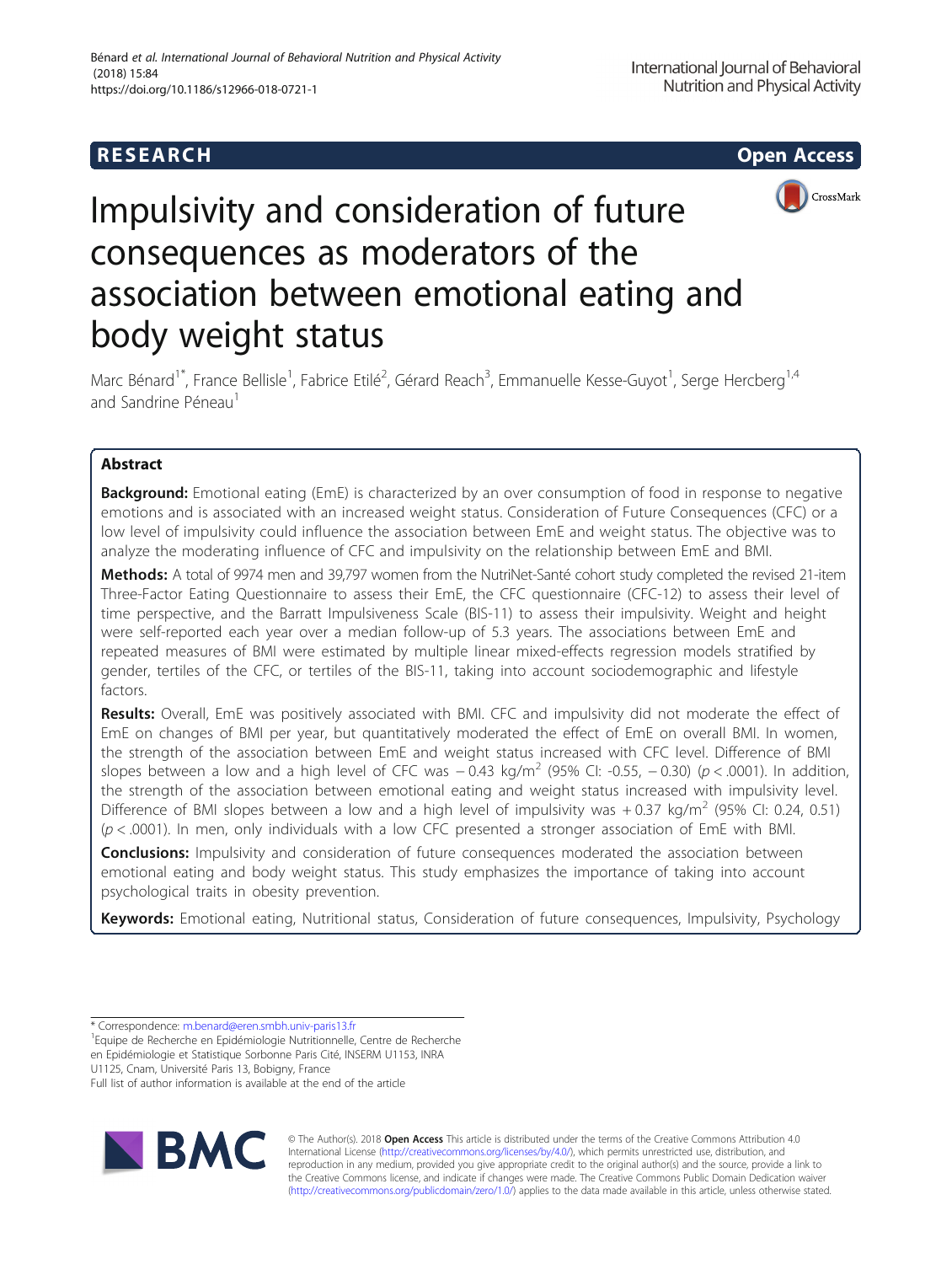# Background

Obesity represents one of the leading public health issues in many countries [\[1](#page-8-0)]. Behavioral traits, and in particular psychological traits, have been shown to influence food choices and BMI [[2,](#page-8-0) [3](#page-8-0)]. More specifically, emotional eating (EmE), which is defined as eating in response to negative emotions was found to be positively associated with the intake of specific food groups such as high-fat and energy-dense snack foods  $[4-8]$  $[4-8]$  $[4-8]$  $[4-8]$  $[4-8]$  or sweet and fatty foods, although no association appeared with total energy or macronutrients [\[5](#page-8-0), [9](#page-9-0), [10\]](#page-9-0). Positive association of EmE with eating disorders has also been reported [\[11](#page-9-0)–[15\]](#page-9-0). EmE has been repeatedly found to be associated with weight status  $[16–18]$  $[16–18]$  $[16–18]$ , BMI  $[7, 19–22]$  $[7, 19–22]$  $[7, 19–22]$  $[7, 19–22]$  $[7, 19–22]$  $[7, 19–22]$ , and also with weight gain over a 2-year [[23](#page-9-0)] and a 20-year [[22](#page-9-0), [24](#page-9-0)] follow-up periods. In addition, gender appeared to modify the relationship between EmE and weight status [\[21\]](#page-9-0), and women generally report greater scores of EmE [\[5](#page-8-0), [10](#page-9-0), [21](#page-9-0)]. Finally, EmE appeared to fully mediate the relationship between personality factors such as neuroticism, low self-esteem and fear of intimacy, and weight loss following bariatric surgery and weight-loss program [\[25](#page-9-0)].

Some psychological constructs could be involved in the relationship between EmE and dietary habits or weight status by modulating the response to the urge to eat following negative emotions. Such could be the case of consideration of future consequences (CFC) and impulsivity which are important constructs relative to eating behavior and weight status. CFC corresponds to "the extent to which individuals consider the potential distant outcomes of their current behaviors and the extent by which they are influenced by these potential outcomes" [\[26](#page-9-0)]. Individuals with a high CFC are expected to adopt a future oriented behavior where long-term concerns are favored over immediate needs. In particular, individuals with a high CFC have been shown to exercise more [\[27](#page-9-0)–[29](#page-9-0)], to be more sensitive to health communication [[30\]](#page-9-0), to have healthier eating attitudes and intentions [\[28](#page-9-0)], and lower BMI [\[31](#page-9-0), [32](#page-9-0)]. Concern about the consequences of one's behaviors could therefore influence responses to negative emotions. We therefore hypothesize that CFC could modify the association between EmE and weight status.

Impulsivity is a personality trait corresponding to "a predisposition toward rapid, unplanned reactions to internal or external stimuli without regard to the negative consequences of these reactions to the impulsive individual or to others" [\[33\]](#page-9-0). Impulsivity can be regarded as a consequence of impaired executive functioning [\[34](#page-9-0)]. Failures of the inhibitory processes lead to impulsive traits where urges to perform a specific act in response to a stimulus are not inhibited  $[34]$  $[34]$  $[34]$ . In the literature, impulsivity has been found associated with overeating [[35](#page-9-0)–[37](#page-9-0)], eating disorders  $[38-44]$  $[38-44]$  $[38-44]$  $[38-44]$  $[38-44]$ , and weight status [\[3](#page-8-0), [35,](#page-9-0) [45](#page-9-0)–[49\]](#page-9-0). A low level of impulsivity and thus stronger inhibitory processes could provide the ability to inhibit and reduce urges to overeating in responses to negative emotions or regulate one's dietary behavior regarding these impulses.

CFC has been shown to be inversely associated with impulsivity [\[32](#page-9-0), [33\]](#page-9-0) and both constructs are linked with measures of self-control [\[50](#page-9-0)–[52\]](#page-9-0). However, CFC relies on intertemporal dilemmas and choices of one's behavior [[26\]](#page-9-0), which could be seen as a proactive mechanism; whereas impulsivity would typically measure spontaneous responses and acts without forethought, which would involve less intervening cognitive and affective mechanisms [\[34](#page-9-0)].

The objective of this study was to assess how CFC and impulsivity moderate the relationship between EmE and repeated measures of BMI in a sample of the general population participating in the NutriNet-Santé cohort study, by taking into account sociodemographic and lifestyle characteristics.

# **Methods**

# Population

This study was conducted as part of the NutriNet-Santé study, which is a large ongoing web-based prospective cohort started in France in May 2009. The rationale, design and methods of the study have been described elsewhere [[53\]](#page-9-0). Its overall aim is to explore the relationships between nutrition and health, and the determinants of eating behavior and nutritional status. Participants are adult volunteers (age  $\geq$  18 years) of the general French population with a scheduled follow-up of at least 10 years. At inclusion, participants have to complete several self-reported web-based questionnaires to assess their diet, their physical activity, anthropometric measures, lifestyle characteristics, socioeconomic conditions and health status. Participants complete this set of questionnaires every year after inclusion. Finally, another set of optional questionnaires related to determinants of eating behaviors, nutritional status, and specific aspects related to health are sent to every participant each month.

This study was conducted in accordance with the guidelines of the Declaration of Helsinki, and all procedures were approved by the International Research Board of the French Institute for Health and Medical Research (IRB Inserm n° 0000388FWA00005831) and the Commission Nationale Informatique et Libertés (CNIL n° 908,450 and n° 909,216). Electronic informed consent was obtained from all participants. The study was registered at [clinicaltrial.org](http://clinicaltrial.org) (Clinical Trial no. NCT03335644).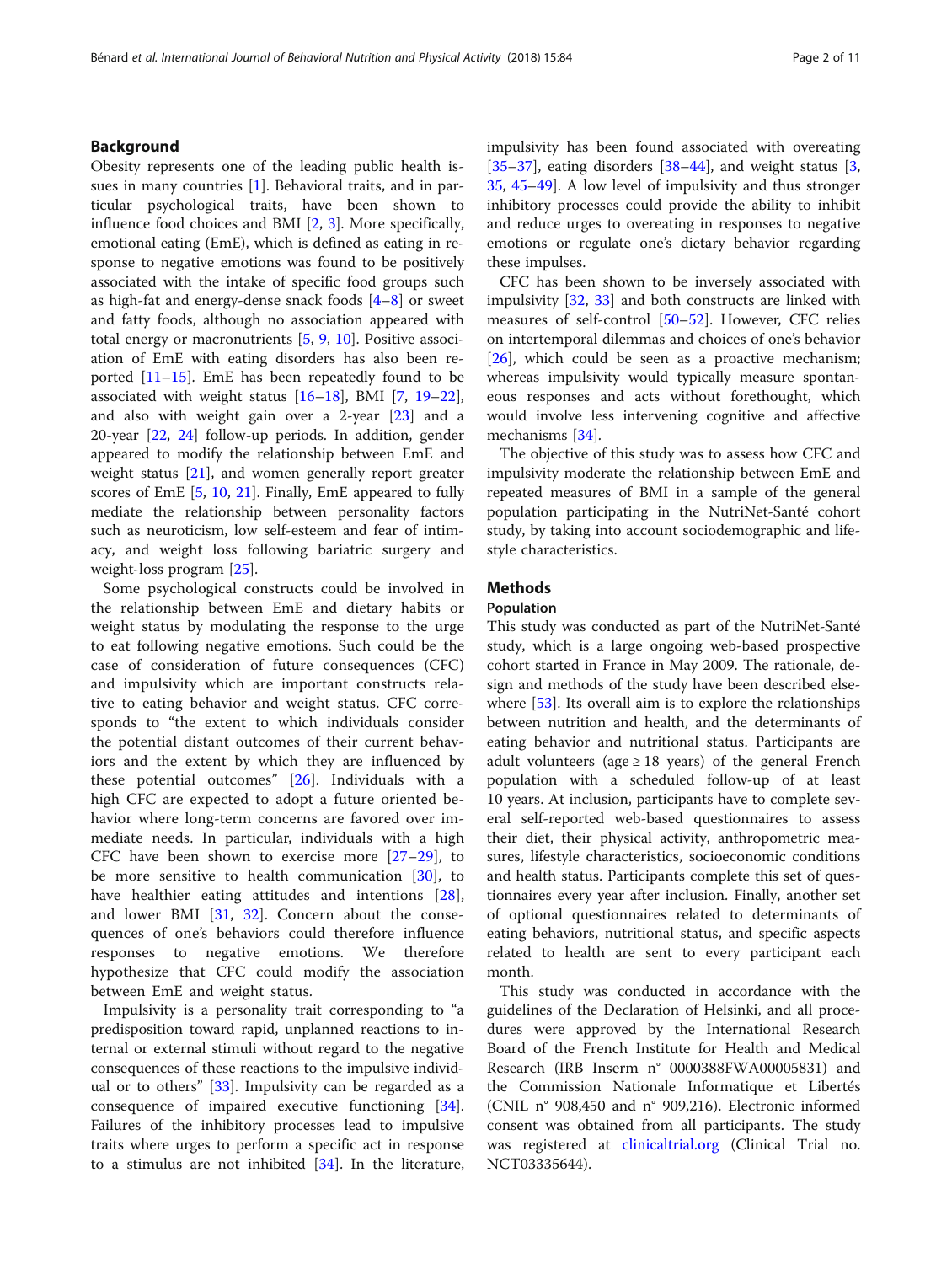# Data collection

# Emotional eating

Participants completed the French version of the revised 21-item Three-Factor Eating Questionnaire (TFEQ-R21) [[54\]](#page-9-0) 14 months after their inclusion (July 2010–January 2011 for most participants) and the completion of this questionnaire was optional. The questionnaire covers the following 3 aspects of eating behavior: cognitive restraint (6 items), emotional eating (6 items), and uncontrolled eating (9 items). The present analysis focused on the EmE scale that measures the propensity or need to overeat in response to negative feelings. EmE items are measured by using 4-point scales that ranged from "definitely true" (1 point) to "definitely false" (4 points). An example of the items of the EmE scale is as follows: I start to eat when I feel anxious. EmE score is calculated as a mean of all items within this dimension, so that the score ranges from 1 to 4. A score of 1 indicates an absence EmE, whereas a score of 4 indicates a high tendency to eat following negative emotions. Cronbach's a coefficient showed excellent internal consistency of the EmE subscale in our sample ( $\alpha$  = 0.93).

#### Consideration of future consequences

Consideration of Future Consequences was assessed with the French version of the CFC-12 questionnaire [[55\]](#page-9-0) completed from June to November 2014. The mean time interval from the administration of the TFEQ-R21 was 2.6 years  $(SD = 1.4)$ . The CFC-12 is a 12-item self-report questionnaire [\[26](#page-9-0)] developed to measure the extent to which individuals consider distant versus immediate consequences of their behavior. Each item is measured on a 5-point Likert scale ranging from "extremely uncharacteristic" (1 point) to "extremely characteristic" (5 points). Examples of the items composing the CFC-12 are as follow: "I consider how things might be in the future, and try to influence those things with my day to day behavior" or "I only act to satisfy immediate concerns, figuring the future will take care of itself". The total score is obtained by summing each item ratings leading to a possible range from 12 to 60 (higher scores indicating greater consideration of future consequences). A good internal consistency was obtained in our sample with a Cronbach's  $\alpha$  of 0.79. Participants were split into 3 categories determined by gender-specific tertiles of the total score: T1 (total score < 37 (women), < 38 (men)), T2 (37–44 (women), 38–44 (men)), and T3 (> 44 (women and men)).

#### Impulsivity

Impulsivity was assessed with the French version of the BIS-11 questionnaire [[56](#page-9-0)] (derived from the French version of the BIS-10 questionnaire). The mean delay with the administration of the TFEQ-R21 was 2.6 years  $(SD = 1.4)$ . The BIS-11 [[57\]](#page-9-0) is one of the most often used self-report questionnaire to assess impulsivity. It is a 30-item self-report questionnaire developed to assess the personality construct of impulsivity. Each item is measured on a 4-point Likert scale ranging from "rarely/never" (1 point) to "almost always/always" (4 points). Examples of the items composing the BIS-11 are as follow: "I plan tasks carefully" or "I do things without thinking". The total score is obtained by summing all the item ratings, offering a possible range from 30 to 120, with higher scores indicating greater impulsivity. In our population, the BIS-11 displayed good internal consistency (Cronbach's  $\alpha = 0.78$ ). Participants were split into 3 categories determined by gender-specific tertiles of the total score: T1 (total score < 55 (women) and < 54 (men)), T2 (55–62 (women), 54–61 (men) and T3  $(> 62$  (women),  $> 61$  (men)).

#### Anthropometric measures

Self-reported height and weight data were collected each year using a web-based questionnaire. Repeated measures of BMI ( $\text{kg/m}^2$ ) were calculated as the ratio of weight to squared height. BMI data from the completion of the TFEQ-R21 (baseline BMI) to the last available data in the NutriNet-Santé cohort were used, representing up to 8 follow-up points per participant, covering a 7-year period. BMI change per year (kg.m<sup>-2</sup>.y<sup>-1</sup>) was calculated as BMI at the end of the follow-up minus baseline BMI divided by the duration of the follow-up.

#### Socio-demographic and lifestyle data

Potential confounders of the relationship between EmE and BMI were collected based on closest data to the date of completion of the TFEQ-R21: age (years), gender, education level (primary, secondary, undergraduate, and postgraduate), occupational status (unemployed, student, self-employed and farmer, employee and manual worker, intermediate profession, managerial staff and intellectual profession, and retired), monthly income, smoking status (never smokers and smokers), level of physical activity, and history of dieting (never dieters and dieters). More precisely, monthly income was calculated from information about income and composition of household. Members of a household were attributed different weights according to the OECD-modified equivalence scale: 1 for the first adult in the household, 0.5 for other persons aged 14 or older and 0.3 for children under 14 [\[58](#page-9-0)]. Total household income is then divided by the sum of the weights to yield a representative income. Categories of income were defined as followed: < 1200; 1200-1799; 1800-2299; 2300-2699; 2700-3699; and ≥ 3700 euros as well as "unwilling to answer". Physical activity was assessed using a short form of the French version of the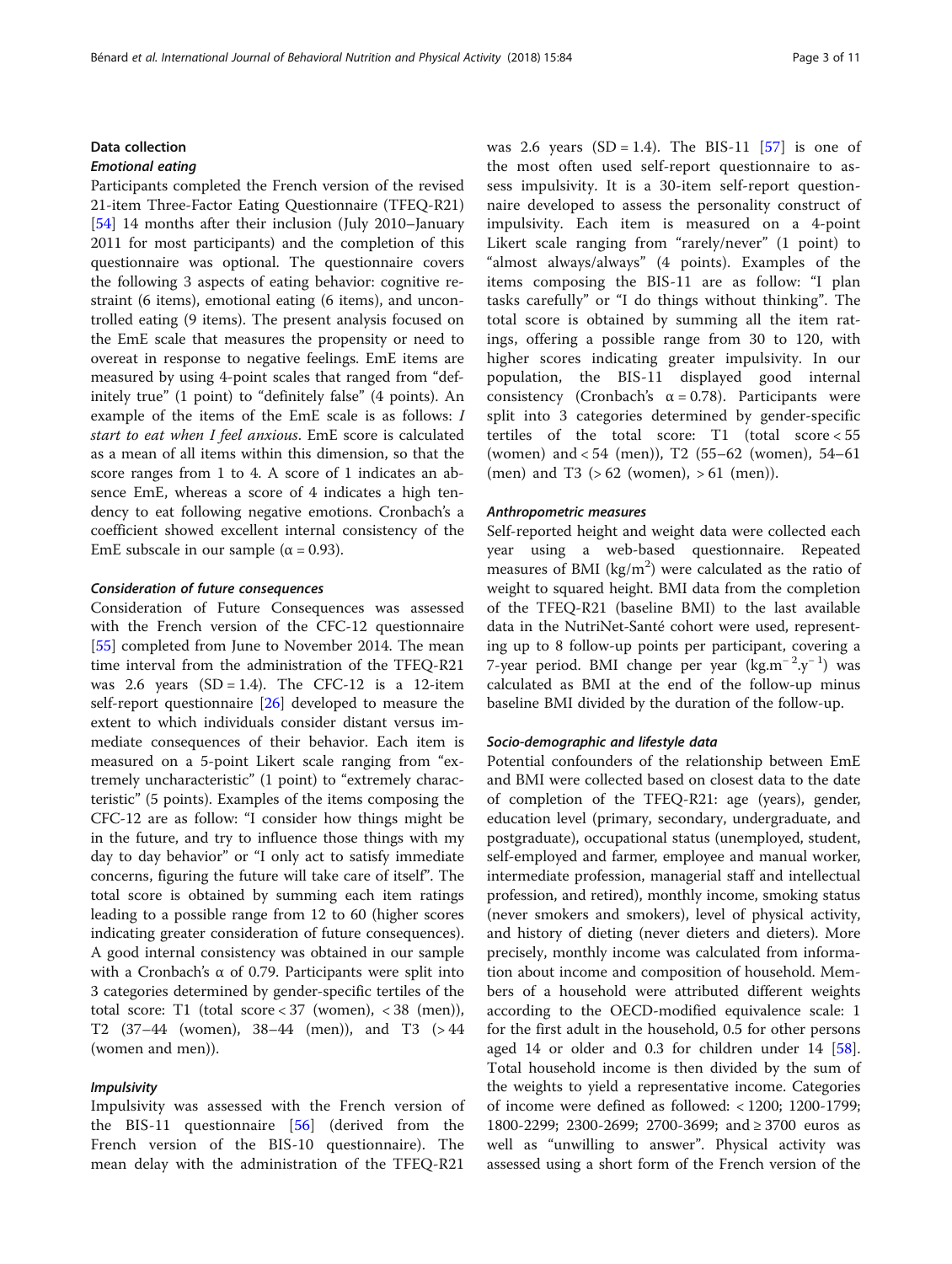International Physical Activity Questionnaire (IPAQ) [[59\]](#page-10-0). Weekly energy expenditure expressed in Metabolic Equivalent of Task (MET-minutes/week) was estimated and three levels of physical activity were constituted (low (< 30 min/day), moderate (30-60 min/day), and high  $(≥ 60 min/day)).$ 

#### Statistical analysis

A total of 51,394 participants (41%) of the NutriNet-Santé cohort study completed the CFC-12 and the BIS-11 questionnaires from the 125,377 subjects who received them. Among these participants 5399 did not complete the revised TFEQ-R21 questionnaire. From the 45,995 individuals left, 3002 women were excluded because they were pregnant at least once during the study, 461 individuals because of missing data on weight and height, 373 participants because they presented an acquiescence bias (agreeing to all questions without consideration of reversed items), and 2388 participants because they completed the TFEQ-R21 questionnaire after the CFC-12 and the BIS-11 questionnaires, leaving 39,771 participants in the final sample. Compared to excluded participants, the 39,771 participants in the final analysis were older  $(49.9 \pm 13.7)$  years for included participants vs  $41.8 \pm 14.4$  years for excluded participants,  $p < .0001$ ), more often men (25.1% vs. 21.3%,  $p < .0001$ ), and had a higher frequency of university education (33.2% vs. 30.7%,  $p < .0001$ ).

The characteristics of the sample were compared by gender with Student's t tests for continuous variables, and with Pearson's chi-square tests for categorical variables. Since the distribution of the EmE score was not normal, analyses of differences in EmE were based on Wilcoxon two-sample and Kruskal-Wallis tests when appropriate. Longitudinal analyses of the association between EmE and repeated measures of BMI were performed with multiple linear mixed-effect regression models which were estimated with the maximum likelihood method. These models can deal with missing values on BMI (assumed to be missing at random) since they use all of the available data from an individual. First-order interaction test between EmE and gender was significant ( $p < .0001$ ) and further analyses were stratified by gender. Second-order interactions were explored between EmE, time (as a continuous variable representing the delay between baseline BMI and follow-up points), and tertiles of CFC-12/BIS-11 to assess differences of BMI changes according to CFC/impulsivity levels. These interactions tests were all non-significant (CFC-12, men:  $p = .23/$  CFC-12, women:  $p = .78/$  BIS-11, men:  $p = .18/$  BIS-11, women:  $p = .10$ ). Therefore, interaction tests between EmE and tertiles of CFC-12/BIS-11 were carried out to look for the modification effect of these scales on BMI. These tests were all significant except for the test between EmE and tertiles of BIS-11 among men (CFC-12, men:  $p = .009$ / CFC-12, women:  $p = <.0001/$  BIS-11, men:  $p = .16/$  BIS-11, women:  $p = < .0001$ ). Final mixed models were accordingly stratified by gender and tertiles of the CFC-12 and tertiles of the BIS-11 and adjusted for time, age, education level, occupational status, monthly income per household unit, smoking status, physical activity, and history of dieting as fixed effects. The covariance structure of each model was selected according to the Akaike information criterion and the Bayesian information criterion. Intercept and time were included as random variables with a different variance component for each random effect among men models and a correlated random coefficient model (unstructured G matrix) among women. In addition, a spatial power law covariance structure of the R matrix was used to take into account unequally spaced longitudinal measurements in all models. Effect sizes were calculated by β and 95% confidence intervals (95% CI). Missing data on confounders were handled with multiple imputation by fully conditional specification (20 imputed datasets). All tests of statistical significance were 2-sided and significance was set at 5%. A Holm-Bonferroni procedure (step-down adjustment) was applied to correct for multiple testing. Statistical analyses were performed using SAS software (SAS Institute Inc., version 9.4).

# Results

# Description of the population

Table [1](#page-4-0) shows characteristics of the sample according to gender. Compared with men, women were younger, fewer had a primary or secondary level of education, were less often retired, had a lower monthly household income, had a higher frequency of smoking, lower physical activity, and dieting, had a lower BMI at baseline (but a higher BMI change per year over the period of follow-up), and were less often overweight. In addition they had a lower level of CFC, a higher level of impulsivity, and a higher EmE score.

#### Relationship between EmE, CFC and impulsivity

Table [2](#page-5-0) presents means of EmE according to levels of CFC and impulsivity by gender. Women with a high level of CFC had a lower score of EmE, although differences were relatively small. No significant differences were found for men. Women and men with a high level of impulsivity had a higher score of EmE. CFC and EmE were significantly correlated in our study  $(r = -$ 0.04,  $p < .0001$  in women and  $r = -0.02$ ,  $p = .04$  in men). Impulsivity and EmE were also significantly correlated ( $r = 0.16$ ,  $p < .0001$  in women and  $r = 0.17$ ,  $p < .0001$  in men). Overall, CFC was negatively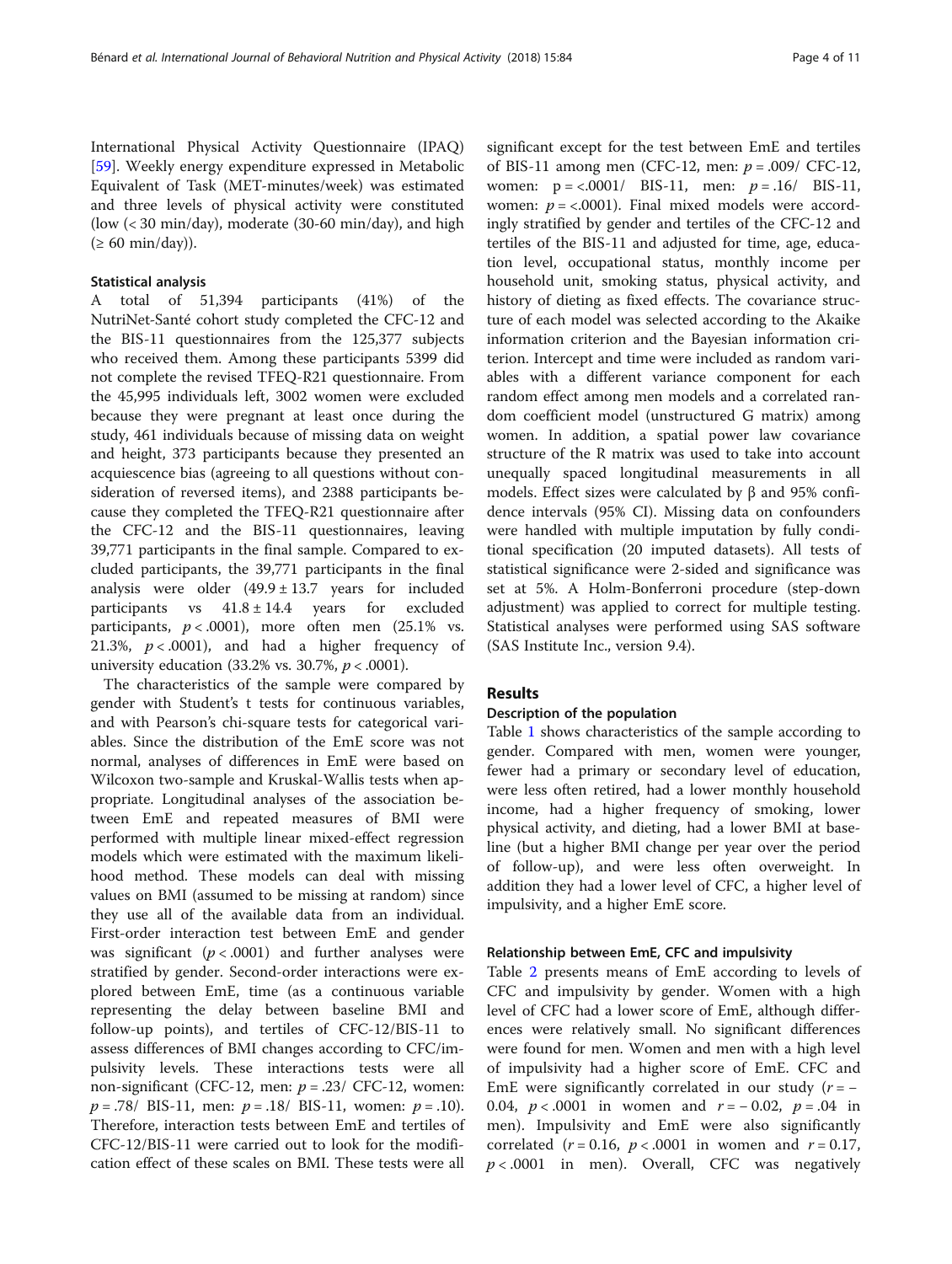# <span id="page-4-0"></span>Table 1 Characteristics of 39,771 participants according to gender (NutriNet-Santé study, 2014)

|                                                                       | All $(n = 39,771)$ | Women $(n = 29,797)$ | Men $(n = 9974)$ | P <sup>1</sup> |
|-----------------------------------------------------------------------|--------------------|----------------------|------------------|----------------|
| Age $(years)^2$                                                       | $49.9 \pm 13.7$    | $48.5 \pm 13.5$      | $54.1 \pm 13.6$  | < .0001        |
| Education level (%)                                                   |                    |                      |                  | < .0001        |
| Primary                                                               | 2.8                | 2.7                  | 3.3              |                |
| Secondary                                                             | 32.8               | 32.4                 | 34.3             |                |
| Some college                                                          | 30.9               | 33.2                 | 24.0             |                |
| University                                                            | 33.2               | 31.5                 | 38.2             |                |
| Missing data                                                          | 0.2                | 0.2                  | $0.2\,$          |                |
| Occupational status (%)                                               |                    |                      |                  | < .0001        |
| Unemployed                                                            | 10.0               | 11.9                 | 4.5              |                |
| Student                                                               | 3.5                | 4.1                  | 1.5              |                |
| Self-employed, farmer                                                 | 1.7                | 1.6                  | 2.0              |                |
| Employee, manual worker                                               | 16.0               | 18.5                 | 8.5              |                |
| Intermediate professions                                              | 16.5               | 18.1                 | 11.7             |                |
| Managerial staff, intellectual profession                             | 22.1               | 20.6                 | 26.7             |                |
| Retired                                                               | 30.1               | 25.1                 | 45.1             |                |
| Monthly household income (%) <sup>3</sup>                             |                    |                      |                  | < .0001        |
| $<1200€$                                                              | 13.3               | 14.6                 | 9.3              |                |
| 1200-1799€                                                            | 23.1               | 23.7                 | 21.4             |                |
| 1800-2299€                                                            | 15.3               | 15.4                 | 14.7             |                |
| 2300-2699€                                                            | 9.5                | 8.7                  | 11.8             |                |
| 2700-3699€                                                            | 16.5               | 15.3                 | 20.0             |                |
| $≥$ 3700€                                                             | 11.1               | 9.6                  | 15.6             |                |
| Unwilling to answer                                                   | 10.3               | 11.4                 | 6.8              |                |
| Missing data                                                          | $1.0\,$            | 1.2                  | 0.4              |                |
| Smoking status (%)                                                    |                    |                      |                  | < .0001        |
| Never smokers                                                         | 48.7               | 51.6                 | 40.0             |                |
| Smokers                                                               | 51.3               | 48.4                 | 60.0             |                |
| Physical activity (%)                                                 |                    |                      |                  | < .0001        |
| Low                                                                   | 21.6               | 22.3                 | 19.4             |                |
| Moderate                                                              | 40.5               | 42.1                 | 35.6             |                |
| High                                                                  | 34.4               | 31.9                 | 42.0             |                |
| Missing data                                                          | 3.5                | 3.7                  | 3.0              |                |
| History of dieting (%)                                                |                    |                      |                  | < .0001        |
| Never dieters                                                         | 60.8               | 57.7                 | 70.3             |                |
| Dieters                                                               | 39.2               | 42.3                 | 29.7             |                |
| Baseline BMI (kg/m <sup>2</sup> ) <sup>2</sup>                        | $24.0 \pm 4.5$     | $23.6 \pm 4.6$       | $25.1 \pm 3.8$   | < .0001        |
| BMI change/year (kg.m <sup>-2</sup> .y <sup>-1</sup> ) <sup>2,4</sup> | $0.04 \pm 0.48$    | $0.05 \pm 0.51$      | $0.02 \pm 0.36$  | < .0001        |
| Period of follow-up (years) <sup>4,5</sup>                            | 5.27 (4.00-6.93)   | 5.19 (3.97-6.91)     | 5.96 (4.00-6.94) | < .0001        |
| Baseline Weight status (%)                                            |                    |                      |                  | < .0001        |
| Underweight (< $18.5 \text{ kg/m}^2$ )                                | 4.7                | 5.9                  | 1.1              |                |
| Normal ( $\geq 18.5$ and < 25 kg/m <sup>2</sup> )                     | 63.4               | 66.4                 | 54.1             |                |
| Overweight ( $\geq 25$ and < 30 kg/m <sup>2</sup> )                   | 22.9               | 18.6                 | 35.5             |                |
| Obese ( $\geq$ 30 kg/m <sup>2</sup> )                                 | 8.9                | $\ \, 8.8$           | 9.3              |                |
| Missing data                                                          | $0.1\,$            | 0.1                  | $0.0\,$          |                |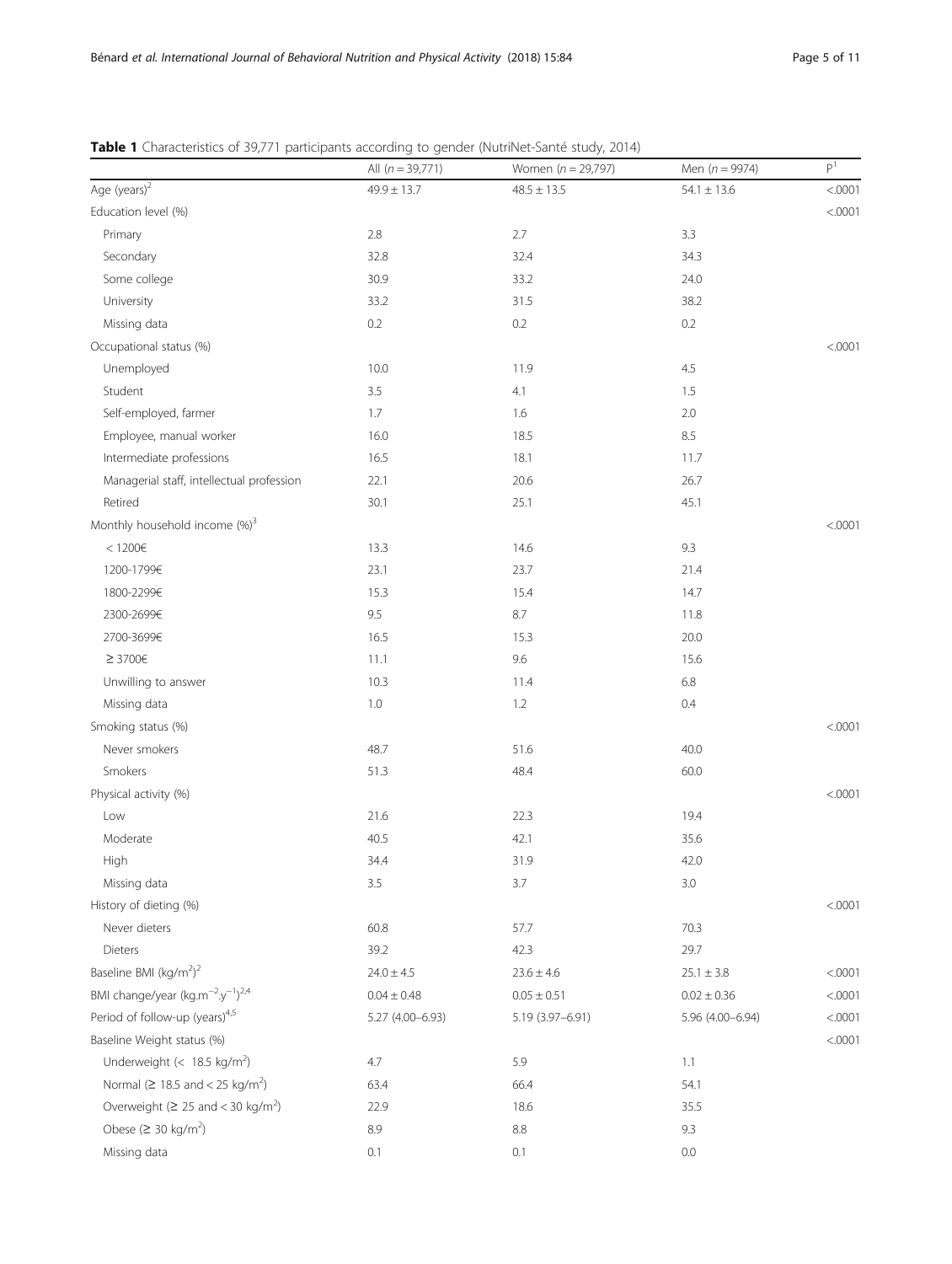<span id="page-5-0"></span>

|  | Table 1 Characteristics of 39,771 participants according to gender (NutriNet-Santé study, 2014) (Continued) |  |
|--|-------------------------------------------------------------------------------------------------------------|--|

|                                                      | All $(n = 39.771)$  | Women $(n = 29,797)$ | Men $(n = 9974)$  | D       |
|------------------------------------------------------|---------------------|----------------------|-------------------|---------|
| CFC (CFC-12) (range: $12-60$ ) <sup>2</sup>          | $40.4 + 7.0$        | $40.2 + 7.0$         | $40.8 + 6.9$      | < .0001 |
| Impulsivity (BIS-11) (range: $30-120$ ) <sup>2</sup> | $58.6 + 8.0$        | $58.9 + 7.9$         | $57.4 + 8.0$      | < 0001  |
| Emotional eating score (range: $1-4$ ) <sup>5</sup>  | $2.00(1.33 - 2.83)$ | $2.17(1.67 - 2.83)$  | $1.67(1.00-2.17)$ | < 0001  |

CFC-12 Consideration of Future Consequences scale, high CFC scores indicate a high level of future orientation

BIS-11 Barratt Impulsiveness Scale (11th version), high BIS-11 scores indicate a high level of impulsivity

<sup>1</sup>p-value based on t tests for continuous variables or chi-square tests for categorical variables (corrected for multiple testing with a Holm-Bonferroni procedure)  $^2$ Mean  $\pm$  SD

<sup>3</sup>Members of a household received different weights according to the OECD-modified equivalence scale: 1 for the first adult in the household, 0.5 for other persons aged 14 or older and 0.3 for children under 14 [[58](#page-9-0)]. Total household income is then divided by the sum of the weights s to yield a representative income  $^{4}$ Based on the 38.665 participants with at least two measures of BMI

<sup>5</sup>Median (Interquartile range), adjusted p-value based on Wilcoxon two-sample test

associated with impulsivity  $(r = -0.40$  in women, p  $\langle 0.0001 \text{ and } r = -0.43, p = 0.0001 \text{ in men.}$ 

# Association between EmE and repeated measures of BMI according to gender, CFC levels, and impulsivity levels

Tables [3](#page-6-0) and [4](#page-6-0) show the associations between EmE and repeated measures of BMI according to gender, as well as CFC and impulsivity. EmE was significantly associated with BMI in every tertiles of CFC or impulsivity, and in both men and women. Associations were stronger in women than in men. Even though CFC and impulsivity did not moderate the effect of EmE on change of BMI (non-significant second-order interaction tests), these constructs moderated the effect of EmE on BMI. The association between EmE and BMI was stronger for participants with a low level of CFC (Tertile 1) compared with participants with an average level of CFC (Tertile 2) and with a high level of CFC (Tertile 3) in both women and men. Tertile 2 and Tertile 3 were also different in women, whereas no difference was found in men (see Additional files [1](#page-8-0) and [2\)](#page-8-0). In addition, the association between EmE and BMI was stronger for women with a high level of impulsivity (Tertile 3) compared to women with an average level of impulsivity (Tertile 2) and a low level of impulsivity (Tertile 1) (see Additional file [3](#page-8-0)). No difference was found between Tertile 1 and Tertile 2. Impulsivity did not moderate the association between EmE and BMI among men.

#### **Discussion**

As previously observed in the literature, EmE was positively associated with BMI in men and women, with the latter showing a stronger relationship. CFC and impulsivity quantitatively moderated the association between EmE and BMI, but did not influence the association between EmE and BMI change. The association between EmE and BMI was stronger in women and men with a low future orientation, and in women with a high level of impulsivity.

# Characteristics of emotional eaters according to CFC and impulsivity

Although less future oriented women (corresponding to a lower CFC) had a higher EmE score, this association was marginal and no association was observed in men. These data suggest that concerns with future consequences is not correlated with EmE, even though data in the literature indicate that higher level of CFC was associated with healthier behavior such as healthy eating, more exercise, and smoking cessation [[60\]](#page-10-0). As shown by

Table 2 Consideration of future consequences (CFC), impulsivity, and emotional eating scores in 39,771 participants (NutriNet-Santé study, 2014)

| <b>GENDER</b> | <b>CFC</b>    | Emotional eating score       |         | Impulsivity           | Emotional eating score       |                |  |
|---------------|---------------|------------------------------|---------|-----------------------|------------------------------|----------------|--|
|               |               | Median (Interguartile range) | $D^1$   |                       | Median (Interguartile range) | P <sup>1</sup> |  |
| <b>WOMEN</b>  | CFC Tertile 1 | $2.33(1.67 - 3.00)$          | < .0001 | Impulsivity Tertile 1 | $2.00(1.33 - 2.67)$          | < .0001        |  |
|               | CFC Tertile 2 | $2.17(1.67 - 2.83)$          |         | Impulsivity Tertile 2 | $2.17(1.67 - 2.83)$          |                |  |
|               | CFC Tertile 3 | 2.17 (1.50-2.83)             |         | Impulsivity Tertile 3 | $2.33(1.83 - 3.00)$          |                |  |
| <b>MEN</b>    | CFC Tertile 1 | 1.67 (1.00-2.17)             | .78     | Impulsivity Tertile 1 | .50 (1.00-2.00)              | < .0001        |  |
|               | CFC Tertile 2 | 1.67 (1.17–2.17)             |         | Impulsivity Tertile 2 | 1.67 (1.17–2.17)             |                |  |
|               | CFC Tertile 3 | 1.67 (1.00–2.17)             |         | Impulsivity Tertile 3 | .83 (1.17–2.50)              |                |  |

Emotional eating score ranges from 1 to 4

CFC-12 Consideration of Future Consequences scale, high CFC-12 scores indicate a high level of future orientation BIS-11 Barratt Impulsiveness Scale (11th version), high BIS-11 scores indicate a high level of impulsivity The three categories of CFC-12 and BIS-11 were calculated according to tertiles of the total score

<sup>1</sup>p-values are based on Kruskal-Wallis tests (corrected for multiple testing with a Holm-Bonferroni procedure)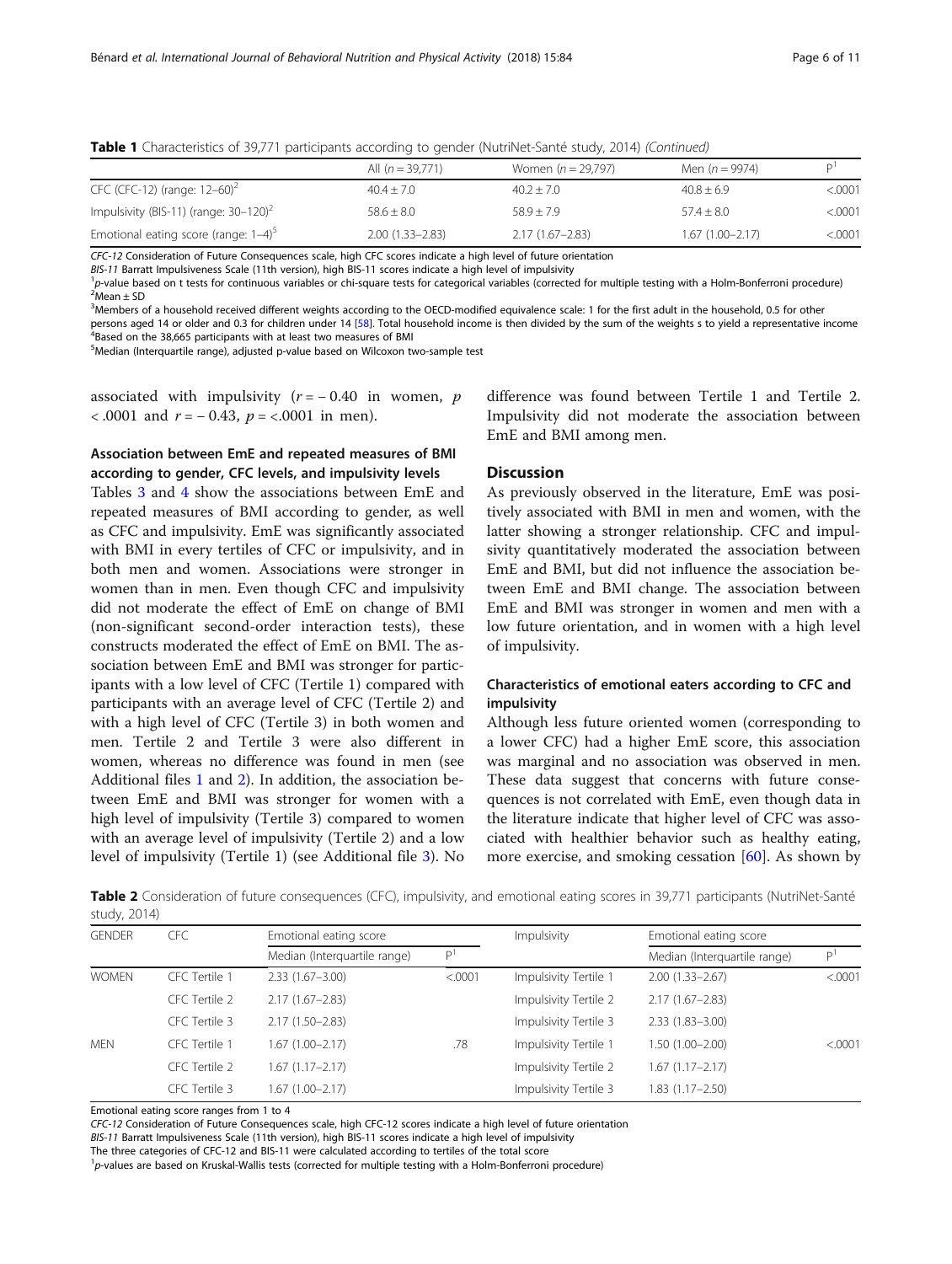| Gender | CFC           | <b>FmF</b><br>$\beta$ <sup>1</sup> (95% CI) | $D^2$   | $EmEx CFC-12$<br>$\beta^3$ (95% CI) | $D^2$  | $EmEx$ CFC-12<br>$\beta^3$ (95% CI) | p <sup>2</sup> |
|--------|---------------|---------------------------------------------|---------|-------------------------------------|--------|-------------------------------------|----------------|
| Women  | CFC Tertile 1 | 1.72 (1.63, 1.81)                           | < .0001 | Ref                                 |        |                                     |                |
|        | CFC Tertile 2 | 1.48 (1.37, 1.59)                           | < .0001 | $-0.23$ ( $-0.37$ , $-0.09$ )       | .007   | Ref                                 |                |
|        | CFC Tertile 3 | 1.29 (1.20, 1.38)                           | < .0001 | $-0.43$ ( $-0.55$ , $-0.30$ )       | < 0001 | $-0.19$ ( $-0.33$ , $-0.05$ )       | .03            |
| Men    | CFC Tertile 1 | 1.18 (1.04, 1.33)                           | < .0001 | Ref                                 |        |                                     |                |
|        | CFC Tertile 2 | $0.83$ $(0.65, 1.00)$                       | < .0001 | $-0.36$ ( $-0.58$ , $-0.13$ )       | .01    | Ref                                 |                |
|        | CFC Tertile 3 | $0.91$ $(0.76, 1.06)$                       | < .0001 | $-0.27$ ( $-0.48$ , $-0.07$ )       | .03    | $0.08$ ( $-0.15$ , 0.31)            | .48            |

<span id="page-6-0"></span>Table 3 Association between emotional eating and repeated measures of BMI according to consideration of future consequences categories (CFC) (NutriNet-Santé study, 2014)

CFC-12 Consideration of Future Consequences scale, high CFC-12 scores indicate a high level of future orientation

The three categories of CFC-12 were calculated according to tertiles of the total score

EmE, Emotional Eating, is continuous variable ranging from 1 to 4

<sup>1</sup>β coefficients of the EmE effect can be interpreted as changes in BMI (in kg/m<sup>2</sup>) per increase of 1 point in the EmE scale in each CFC category  $\frac{2}{3}$  and  $\frac{1}{3}$  and  $\frac{1}{3}$  and  $\frac{1}{3}$  and  $\frac{1}{3}$  and  $\$ 

<sup>2</sup>Adjusted p-value (correction for multiple testing with a Holm-Bonferroni procedure) based on linear mixed-effects models with time, age, education level, occupational status, monthly income household unit, smoking status, physical activity, and history of dieting as fixed effects, and intercept and time as

random effects  ${}^{3}$ ß coefficients of the EmE × CFC-12 interaction can be interpreted as differences of BMI slope (in kg/m<sup>2</sup>) per increase of 1 point in the EmE scale between

CFC categories

previous work, the depletion of self-regulatory resources and conflicting goals can reduce the ability to regulate one's behavior [\[61](#page-10-0)], which could therefore increase desire for immediate rewards. Another study showed that a higher level of immediate concerns was a better predictor of low self-control compared to a higher level of future concerns [\[50](#page-9-0)].

In agreement with the literature, EmE and impulsivity were positively associated in both men and women  $[62-64]$  $[62-64]$  $[62-64]$  $[62-64]$ . A high level of impulsivity could lead to impairments in inhibitory control which impede impulsive individuals to resist urges to eat, especially in response to negative emotional states [\[63](#page-10-0)]. The inhibition (of urge to eat) could be manifested by delaying, suppressing, or completely preventing the impulsive action [\[34](#page-9-0)].

#### EmE and BMI change

In agreement with cross-sectional [[7](#page-8-0), [19](#page-9-0)–[22\]](#page-9-0) and longitudinal studies [\[22](#page-9-0)–[24\]](#page-9-0), EmE was positively associated

with BMI in our sample. Our results showed a stronger relationship between EmE and BMI in women, which is consistent with some studies [[17,](#page-9-0) [20](#page-9-0), [21](#page-9-0)], but not all [[19,](#page-9-0) [65](#page-10-0)]. More specifically, EmE was also positively associated with an increase in BMI over the period of follow-up (data not shown). However, this effect was not moderated by CFC and impulsivity. This absence of moderation could be related to a lack of statistical power regarding second-order interaction tests [\[66](#page-10-0)], particularly among men. It is also possible that the duration of the follow-up was too short to observe a meaningful difference. Moreover, we did not obtain repeated measures of CFC and impulsivity to assess individual changes regarding these scales.

# Influence of CFC on the association between EmE and weight status

CFC moderated the relationship between EmE and weight status in women and men. The more future oriented the individuals were, the weaker was the

Table 4 Association between emotional eating and repeated measures of BMI according to impulsivity categories (NutriNet-Santé study, 2014)

| Gender | <b>BIS-11</b>         | FmF<br>$\beta^1$ (95% CI) | D <sup>2</sup> | $EmE \times BIS-11$<br>$\beta^3$ (95% CI) | D <sup>2</sup> | $EmE \times BIS-11$<br>$\beta^3$ (95% CI) | $D^2$ |
|--------|-----------------------|---------------------------|----------------|-------------------------------------------|----------------|-------------------------------------------|-------|
| Women  | Impulsivity Tertile 1 | 1.35(1.25, 1.46)          | < 0001         | Ref                                       |                |                                           |       |
|        | Impulsivity Tertile 2 | 1.47 (1.38, 1.57)         | < 0001         | $0.12$ (-0.02, 0.26)                      | .18            | Ref                                       |       |
|        | Impulsivity Tertile 3 | 1.73 (1.63, 1.82)         | < 0001         | 0.37(0.24, 0.51)                          | < 0001         | $0.26$ $(0.12, 0.39)$                     | .0009 |
| Men    | All                   | 1.00(0.91, 1.10)          | < 0.0001       |                                           |                |                                           |       |

BIS-11, Barratt Impulsiveness Scale (11th version), high BIS-11 scores indicate a high level of impulsivity

The three categories of BIS-11 were calculated according to tertiles of the total score

EmE, Emotional Eating, is continuous variable ranging from 1 to 4

<sup>1</sup>β coefficients of the EmE effect can be interpreted as changes in BMI (in kg/m<sup>2</sup>) per increase of 1 point in the EmE scale in each impulsivity category  $\frac{2}{3}$  and  $\frac{1}{3}$  and  $\frac{1}{3}$  and  $\frac{1}{3}$  and  $\frac{1}{3}$ <sup>2</sup>Adjusted p-value (correction for multiple testing with a Holm-Bonferroni procedure) based on linear mixed-effects models with time, age, education level, occupational status, monthly income household unit, smoking status, physical activity, and history of dieting as fixed effects, and intercept and time as random effects

 ${}^{3}$ β coefficients of the EmE × BIS-11 interaction can be interpreted as differences in change of BMI (in kg/m<sup>2</sup>) per increase of 1 point in the EmE scale between impulsivity categories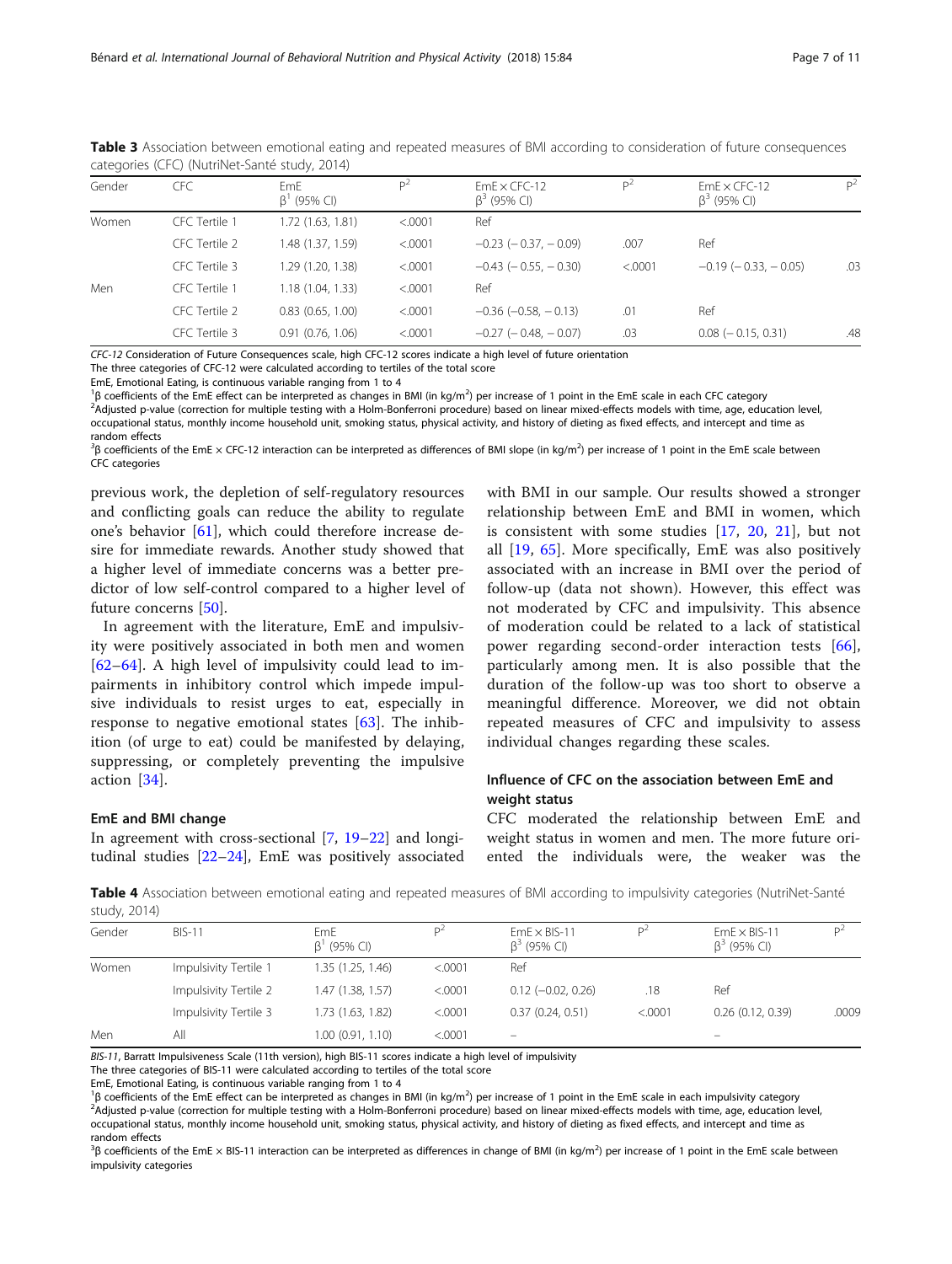relationship between EmE and BMI, indicating the synergism between CFC and EmE. In the literature, CFC was shown to be associated negatively with BMI [[31](#page-9-0)] and positively with several behavioral outcomes, such as healthy eating, lower smoking, and a decreased consumption of alcohol  $[60]$  $[60]$ . Our results could indicate a protective effect of CFC in dealing with negative emotions. Considering potential negative consequences of one's behavior such as weight gain could be a mean that individuals use when feeling urges to eat in response to negative emotions. However, positive outcomes could be a more effective solution to regulate immediate temptations [[67](#page-10-0), [68\]](#page-10-0). Individuals with high CFC may as a consequence eat smaller portions of foods or select food with lower energy content. Individuals with a more pronounced future perspective measured by the Zimbardo Time Perspective Inventory also reported to be more mindful [[69](#page-10-0)] (i.e having nonjudgmental attention, openness, and an acceptance of immediate experience [\[70](#page-10-0)]), and these constructs are thought to share common mechanisms [[71](#page-10-0), [72](#page-10-0)]. In mindfulness-based interventions, individuals are trained to attend to negative feelings and accept them, which allow a better consideration of potential consequences of one's behavior on the body. Consequently, mindfulness has been shown to increase self-regulatory resources [[73\]](#page-10-0), which could lead to lower concerns over immediate temptations. These interventions have been found successful in reducing EmE occurrences and diminishing the urge to emotionally overeat [\[74](#page-10-0), [75](#page-10-0)]. Another strategy based on episodic future thinking, "a projection of the self into the future to pre-experience an event" [[76\]](#page-10-0), found a reduction of snacking (as well as caloric intake coming from snacks) and diminished the need for immediate gratification [\[77\]](#page-10-0).

# Influence of impulsivity on the association between EmE and weight status

Impulsivity moderated the relationship between EmE and BMI in women. The more impulsive the individuals were, the stronger was the relationship between EmE and BMI. To our knowledge, the potential moderation effect of impulsivity on the relationship between EmE and weight status has not been previously studied. An impulsive behavior was found associated with weight status  $[3, 35, 46-49]$  $[3, 35, 46-49]$  $[3, 35, 46-49]$  $[3, 35, 46-49]$  $[3, 35, 46-49]$  $[3, 35, 46-49]$  $[3, 35, 46-49]$  $[3, 35, 46-49]$ , a tendance to overeat  $[35-37]$  $[35-37]$  $[35-37]$ , and eating disorders [[38](#page-9-0)–[44\]](#page-9-0). Highly impulsive individuals are more susceptible to present immediate impulses to eat in response to negative emotional states [\[62](#page-10-0), [78,](#page-10-0) [79](#page-10-0)] while less impulsive individuals show a greater mindfulness [[69\]](#page-10-0). Impulsivity may lead individuals with EmE to have more eating episodes following emotions, or to experience episodes of greater intensity, with intake of larger portions. A better inhibitory control could lead to

fewer inner impulses and lower the tendency to eat an excessive amount of food, as shown by studies using in-hibitory control trainings [[80](#page-10-0)–[82](#page-10-0)].

#### Gender differences

Marginal significant gender differences were found in our study concerning the level of CFC and impulsivity. In the literature, no gender differences were found regarding the level of CFC [[32\]](#page-9-0), and mixed findings were found regarding differences in impulsivity [[51,](#page-9-0) [83](#page-10-0)]. CFC and impulsivity moderated the relationship between EmE and BMI mostly in women. Moderating effects in men were less consistent. The psychological determinants influencing the ability to control urges to eat in response to negative emotions could therefore be different among impulsive men. These results illustrate the need to take gender into account when studying associations between eating behavior and health markers such as weight status.

#### Strengths and limitations

The main strength of this study is its large sample size with individuals of various socio-demographic characteristics and nutritional status, which allows the use of multiple covariates to adjust for confounding factors. However, we cannot rule out the possibility that other important confounders were not taken into account such as levels of anxiety or stress. To our knowledge, only a few studies have assessed the moderating effect of psychological traits in the relationship between EmE and weight status. Thus, this study offers novel perspectives to better understand EmE and its association with weight. One limitation of our study concerns the delay between the administration of the TFEQ-R21 and the CFC-12 and BIS-11. Changes in EmE, CFC and impulsivity for some participants could have occurred during this period. However, as they represent psychological constructs, a low time variability can be assumed, as it has been suggested for impulsivity [[51\]](#page-9-0). Another limit is the self-reported anthropometric measures, which could have led to attribution errors. However, standardized clinical measurements on a subsample  $(n = 2513)$  of the NutriNet-Santé cohort showed a good convergence with self-reported data  $[84]$  $[84]$ . Our study could also present a selection bias because of the method used to recruit participants, which was based on volunteering. Consequently, our subjects may have high health awareness compared to the global population, and may not be representative of the French population. Recent studies reported a two-factor structure of the CFC-12, distinguishing immediate and future subscales. Even though there is no consensus on the use of the CFC-12, a two-dimension analysis could have added another perspective in our interpretation of the results. The BIS-11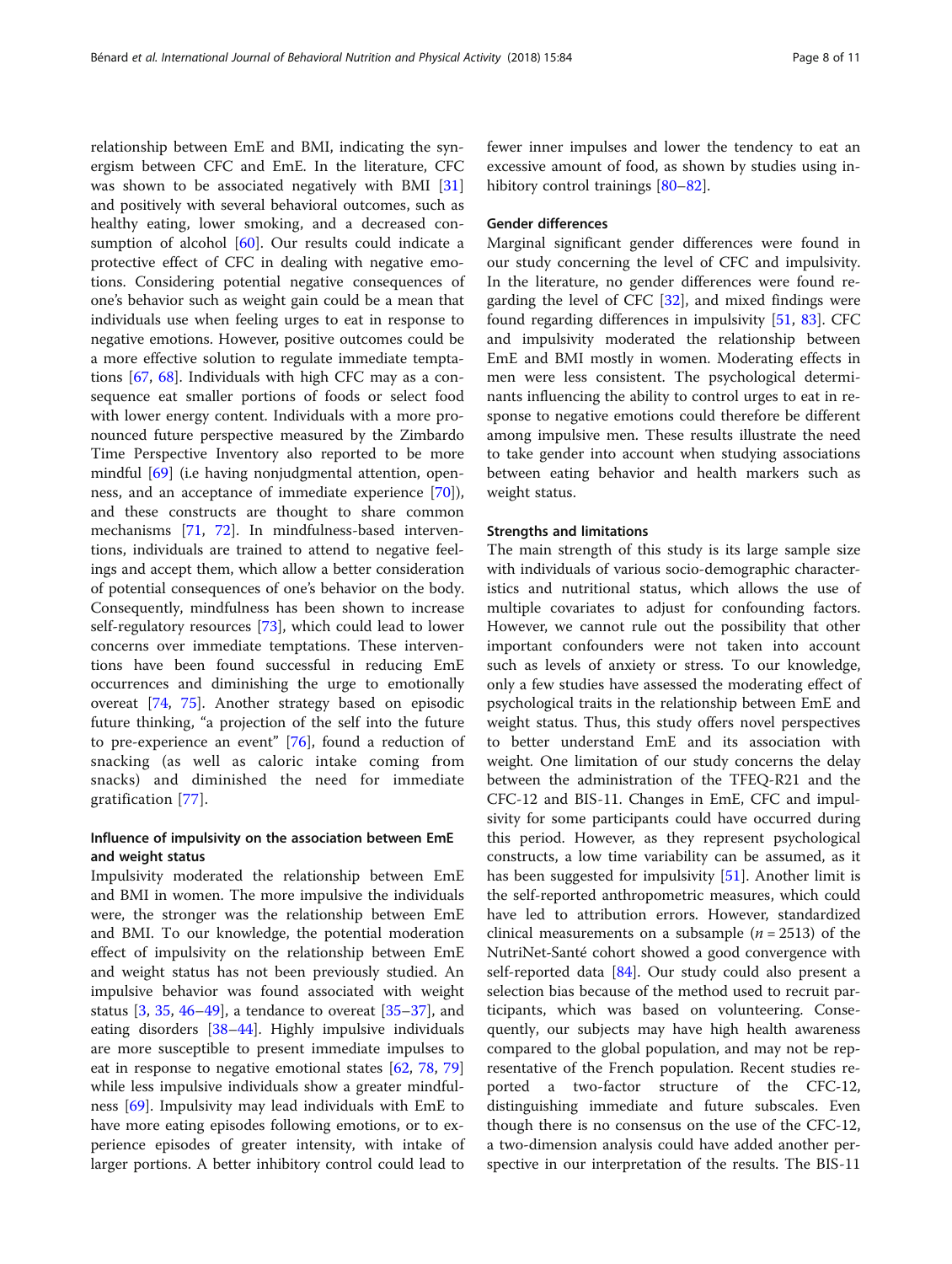<span id="page-8-0"></span>questionnaire is one of the most used self-report measures of impulsivity. However, considering the multidimensionality of impulsivity as a construct and its various methods of measurement, caution is needed when interpreting and extrapolating our results.

# **Conclusions**

In conclusion, our results show that CFC moderates the association between emotional eating and BMI (but not BMI change) among men and women. We also observed a similar moderation effect of impulsivity on the association between emotional eating and BMI (but not BMI change) in women. Being more future oriented could increase emotional self-control, and being less impulsive could help to reduce the occurrence of urges to eat. CFC and impulsivity could therefore represent two important psychological traits to take into account when attempting to prevent overeating in response to negative emotions. Interventional strategies targeting cognitive control such as inhibitory control training, episodic future thinking, message framing, and self-awareness (e.g., mindfulness based interventions) could be tested for their ability to increase consideration of future consequences and/or decrease impulsivity in relation to eating behavior.

# Additional files

[Additional file 1:](https://doi.org/10.1186/s12966-018-0721-1) Association between emotional eating and BMI according to consideration of future consequences categories (CFC) in women. (DOCX 19 kb)

[Additional file 2:](https://doi.org/10.1186/s12966-018-0721-1) Association between emotional eating and BMI according to consideration of future consequences categories (CFC) in men. (DOCX 20 kb)

[Additional file 3:](https://doi.org/10.1186/s12966-018-0721-1) Association between emotional eating and BMI according to impulsivity categories in women. (DOCX 19 kb)

#### Abbreviations

BIS-11: Barratt Impulsiveness Scale; CFC: Consideration of future consequences; CFC-12: Consideration of future consequences scale; CNIL: Commission Nationale Informatique et Libertés; CU: Consumption unit; EmE: Emotional eating; IRB: International Research Board of the French Institute for Health and Medical Research; TFEQ-R21: Revised 21-item Three-Factor Eating Questionnaire

#### Acknowledgments

We thank Younes Esseddik, Thi Duong Van, Frédéric Coffinieres, Mac Rakotondrazafy, Régis Gatibelza and Paul Flanzy (computer scientists); and Nathalie Arnault, Véronique Gourlet, Fabien Szabo, Julien Allegre, Anouar Nechba and Laurent Bourhis (data-manager/biostatisticians) for their technical contribution to the NutriNet-Santé study. We thank all the volunteers of the NutriNet-Santé cohort.

#### Funding

The NutriNet-Santé Study is supported by the French Ministry of Health (DGS), the Santé Publique France agency, the French National Institute for Health and Medical Research (INSERM), the French National Institute for Agricultural Research (INRA), the National Conservatory for Arts and Crafts (CNAM), the Medical Research Foundation (FRM), and the University of Paris 13. This research was part of the FOODPOL project, which was supported by the French National Institute for Agricultural Research (Institut National de la

Recherche Agronomique) in the context of the 2013–2017 Metaprogramme "Diet impacts and determinants: Interactions and Transitions".

#### Availability of data and materials

In France, there is a very strict regulation concerning the protection of personal data and privacy making difficult the availability of raw data (even non-nominal data). The data may be subject to collaborations with other research team, in that case, please contact the authors.

#### Authors' contributions

MB conducted the literature review and drafted the manuscript. MB performed analyses. MB, FB, FE, GR, EK-G, SH, and SP were involved in interpreting results and critically reviewed the manuscript. EK-G, SH and SP were responsible for developing the design and protocol of the study. MB, FB, FE, GR, EK-G, SH, and SP report no conflict of interest. All authors read and approved the final manuscript.

#### Ethics approval and consent to participate

This study was conducted in accordance with the guidelines of the Declaration of Helsinki, and all procedures were approved by the International Research Board of the French Institute for Health and Medical Research (IRB Inserm n° 0000388FWA00005831) and the Commission Nationale Informatique et Libertés (CNIL n° 908,450 and n° 909,216). Electronic informed consent was obtained from all participants.

#### Consent for publication

Not applicable.

#### Competing interests

The authors declare that they have no competing interests.

#### Publisher's Note

Springer Nature remains neutral with regard to jurisdictional claims in published maps and institutional affiliations.

#### Author details

<sup>1</sup> Equipe de Recherche en Epidémiologie Nutritionnelle, Centre de Recherche en Epidémiologie et Statistique Sorbonne Paris Cité, INSERM U1153, INRA U1125, Cnam, Université Paris 13, Bobigny, France. <sup>2</sup>Paris School of Economics and INRA, UMR1393 PjSE, 48 Boulevard Jourdan, 75014 Paris, France. <sup>3</sup>Service d'Endocrinologie, Diabétologie, Maladies Métaboliques, Hôpital Avicenne, Bobigny, France. <sup>4</sup>Département de Santé Publique, Hôpital Avicenne, Bobigny, France.

# Received: 23 January 2018 Accepted: 30 August 2018

#### References

- 1. Organization WH, Organization WH. Obesity: preventing and managing the global epidemic: report of a WHO consultation. WHO Tech Rep Ser. 1999; 894:253.
- 2. Herman CP, Polivy J. Anxiety, restraint, and eating behavior. J Abnorm Psychol. 1975;84:666.
- 3. Terracciano A, Sutin AR, McCrae RR, Deiana B, Ferrucci L, Schlessinger D, et al. Facets of personality linked to underweight and overweight. Psychosom Med. 2009;71:682–9.
- 4. Camilleri GM, Méjean C, Kesse-Guyot E, Andreeva VA, Bellisle F, Hercberg S, Péneau, S. The associations between emotional eating and consumption of energy-dense snack foods are modified by sex and depressive symptomatology. J Nutr. 2014;144(8):1264–73. [https://academic.oup.com/jn/article/144/8/1264/](https://academic.oup.com/jn/article/144/8/1264/4571773) [4571773.](https://academic.oup.com/jn/article/144/8/1264/4571773)
- 5. De Lauzon B, Romon M, Deschamps V, Lafay L, Borys J-M, Karlsson J, et al. The three-factor eating questionnaire-R18 is able to distinguish among different eating patterns in a general population. J Nutr. 2004;134:2372–80.
- 6. Elfhag K, Tholin S, Rasmussen F. Consumption of fruit, vegetables, sweets and soft drinks are associated with psychological dimensions of eating behaviour in parents and their 12-year-old children. Public Health Nutr. 2008;11:914–23.
- 7. Konttinen H, Silventoinen K, Sarlio-Lahteenkorva S, Mannisto S, Haukkala A. Emotional eating and physical activity self-efficacy as pathways in the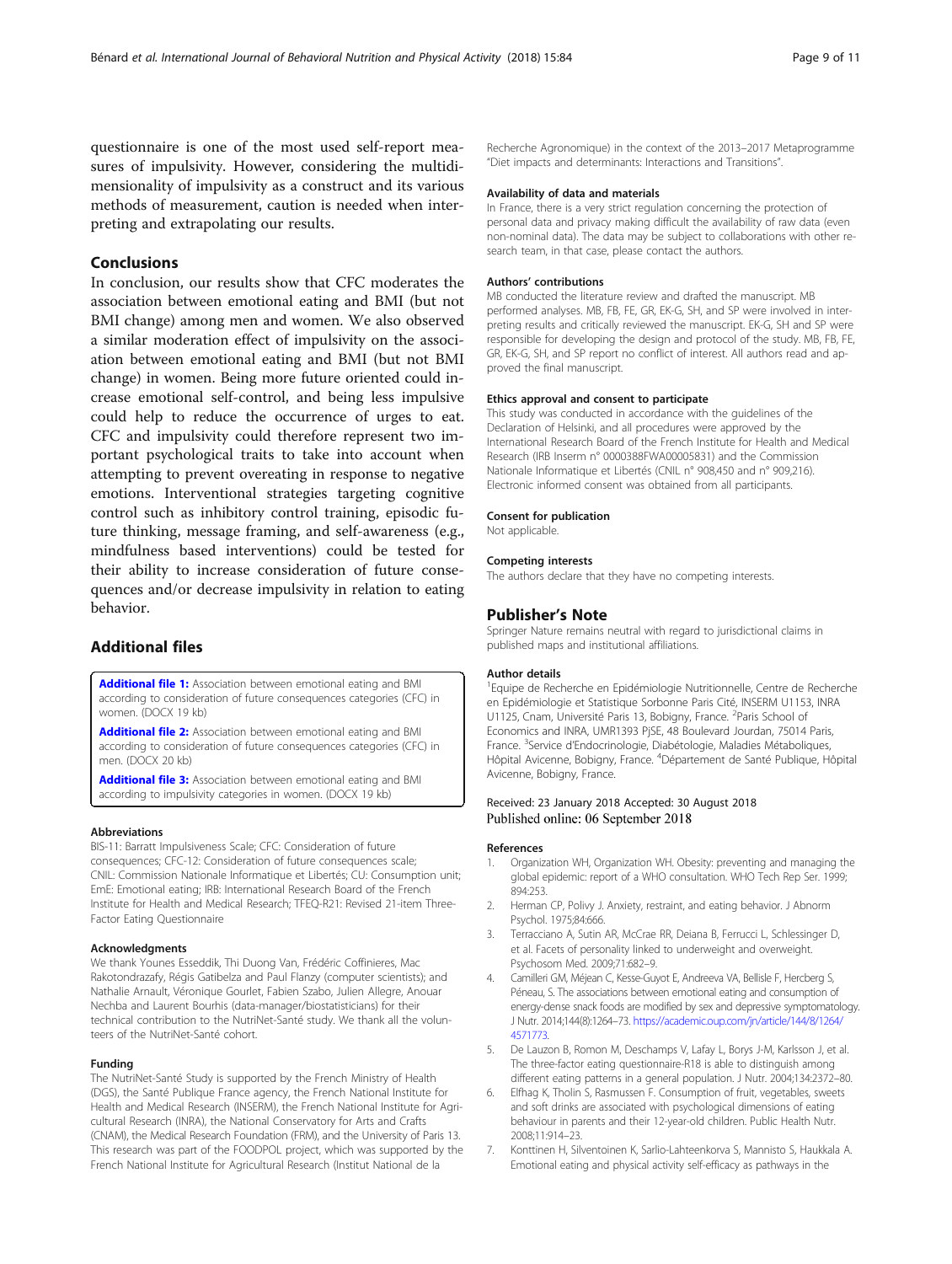<span id="page-9-0"></span>association between depressive symptoms and adiposity indicators. AmJ ClinNutr. 2010;92:1031–9.

- 8. van Strien T, Herman CP, Anschutz DJ, Engels RC, de Weerth C. Moderation of distress-induced eating by emotional eating scores. Appetite. 2012;58: 277–84.
- 9. Anschutz DJ, Van Strien T, Van De Ven MO, Engels RC. Eating styles and energy intake in young women. Appetite. 2009;53:119–22.
- 10. Lluch A, Herbeth B, Mejean L, Siest G. Dietary intakes, eating style and overweight in the Stanislas family study. Int J Obes Relat Metab Disord. 2000;24:1493–9.
- 11. Eldredge KL, Agras WS. Weight and shape overconcern and emotional eating in binge eating disorder. Int J Eat Disord. 1996;19:73–82.
- 12. Fischer S, Chen E, Katterman S, Roerhig M, Bochierri-Ricciardi L, Munoz D, et al. Emotional eating in a morbidly obese bariatric surgery-seeking population. Obes Surg. 2007;17:778–84.
- 13. Oliver G, Wardle J, Gibson EL. Stress and food choice: a laboratory study. Psychosom Med. 2000;62:853–65.
- 14. Pinaquy S, Chabrol H, Simon C, Louvet J-P, Barbe P. Emotional eating, alexithymia, and binge-eating disorder in obese women. Obesity. 2003;11: 195–201.
- 15. Ricca V, Castellini G, Sauro CL, Ravaldi C, Lapi F, Mannucci E, et al. Correlations between binge eating and emotional eating in a sample of overweight subjects. Appetite. 2009;53:418–21.
- 16. Angle S, Engblom J, Eriksson T, Kautiainen S, Saha MT, Lindfors P, et al. Three factor eating questionnaire-R18 as a measure of cognitive restraint, uncontrolled eating and emotional eating in a sample of young Finnish females. IntJ Behav Nutr Phys Act. 2009;6:41–7.
- 17. Konttinen H, Haukkala A, Sarlio-Lahteenkorva S, Silventoinen K, Jousilahti P. Eating styles, self-control and obesity indicators. The moderating role of obesity status and dieting history on restrained eating. Appetite. 2009; 53:131–4.
- 18. van Strien T, Herman CP, Verheijden MW. Eating style, overeating, and overweight in a representative Dutch sample. Does external eating play a role? Appetite. 2009;52:380–7.
- 19. Gallant AR, Tremblay A, Perusse L, Bouchard C, Despres JP, Drapeau V. The three-factor eating questionnaire and BMI in adolescents: results from the Quebec family study. BrJNutr. 2010;104:1074–9.
- 20. Laitinen J, Ek E, Sovio U. Stress-related eating and drinking behavior and body mass index and predictors of this behavior. Prev Med. 2002;34:29–39.
- 21. Péneau S, Ménard E, Méjean C, Bellisle F, Hercberg S. Sex and dieting modify the association between emotional eating and weight status. Am J Clin Nutr. 2013;97:1307–13.
- 22. Sung J, Lee K, Song YM. Relationship of eating behavior to long-term weight change and body mass index: the healthy twin study. Eat Weight Disord. 2009;14:e98–105.
- 23. Koenders PG, van ST. Emotional eating, rather than lifestyle behavior, drives weight gain in a prospective study in 1562 employees. J Occup Environ Med. 2011;53:1287–93.
- 24. Hays NP, Roberts SB. Aspects of eating behaviors "disinhibition" and "restraint" are related to weight gain and BMI in women. Obesity. 2008; 16:52–8.
- 25. Canetti L, Berry EM, Elizur Y. Psychosocial predictors of weight loss and psychological adjustment following bariatric surgery and a weight-loss program: the mediating role of emotional eating. Int J Eat Disord. 2009;42: 109–17.
- 26. Strathman A, Gleicher F, Boninger DS, Edwards CS. The consideration of future consequences: weighing immediate and distant outcomes of behavior. J Pers Soc Psychol. 1994;66:742–52.
- 27. van Beek J, Antonides G, Handgraaf MJ. Eat now, exercise later: the relation between consideration of immediate and future consequences and healthy behavior. Personal Individ Differ. 2013;54:785–91.
- 28. Joireman J, Shaffer MJ, Balliet D, Strathman A. Promotion orientation explains why future-oriented people exercise and eat healthy evidence from the two-factor consideration of future consequences-14 scale. Personal Soc Psychol Bull. 2012;38:1272–87.
- 29. Ouellette JA, Hessling R, Gibbons FX, Reis-Bergan M, Gerrard M. Using images to increase exercise behavior: prototypes versus possible selves. Personal Soc Psychol Bull. 2005;31:610–20.
- 30. Orbell S, Perugini M, Rakow T. Individual differences in sensitivity to health communications: consideration of future consequences. Health Psychol. 2004;23:388.
- 31. Adams J, Nettle D. Time perspective, personality and smoking, body mass, and physical activity: an empirical study. Br J Health Psychol. 2009;14:83–105.
- 32. Adams J, White M. Time perspective in socioeconomic inequalities in smoking and body mass index. Health Psychol. 2009;28:83.
- 33. Moeller FG, Barratt ES, Dougherty DM, Schmitz JM, Swann AC. Psychiatric aspects of impulsivity. Am J Psychiatry. 2001;158:1783–93.
- 34. Bari A, Robbins TW. Inhibition and impulsivity: behavioral and neural basis of response control. Prog Neurobiol. 2013;108:44–79.
- 35. Guerrieri R, Nederkoorn C, Jansen A. The effect of an impulsive personality on overeating and obesity: current state of affairs. Psihol Teme. 2008;17: 265–86.
- 36. Jansen A, Nederkoorn C, van Baak L, Keirse C, Guerrieri R, Havermans R. High-restrained eaters only overeat when they are also impulsive. Behav Res Ther. 2009;47:105–10.
- 37. Yeomans MR, Leitch M, Mobini S. Impulsivity is associated with the disinhibition but not restraint factor from the three factor eating questionnaire. Appetite. 2008;50:469–76.
- 38. Claes L, Vandereycken W, Vertommen H. Impulsivity-related traits in eating disorder patients. Personal Individ Differ. 2005;39:739–49.
- 39. Dawe S, Loxton NJ. The role of impulsivity in the development of substance use and eating disorders. Neurosci Biobehav Rev. 2004;28:343–51.
- 40. Fahy T, Eisler I. Impulsivity and eating disorders. Br J Psychiatry. 1993; 162:193–7.
- 41. Fischer S, Smith GT, Anderson KG. Clarifying the role of impulsivity in bulimia nervosa. Int J Eat Disord. 2003;33:406–11.
- 42. Rosval L, Steiger H, Bruce K, Israël M, Richardson J, Aubut M. Impulsivity in women with eating disorders: problem of response inhibition, planning, or attention? Int J Eat Disord. 2006;39:590–3.
- 43. Schag K, Schönleber J, Teufel M, Zipfel S, Giel KE. Food-related impulsivity in obesity and binge eating disorder – a systematic review. Obes Rev. 2013;14:477–95.
- 44. Waxman SE. A systematic review of impulsivity in eating disorders. Eur Eat Disord Rev. 2009;17:408–25.
- 45. Gerlach G, Herpertz S, Löber S. Personality traits and obesity: a systematic review. Obes Rev. 2015;16:32–63.
- 46. Mobbs O, Crépin C, Thiéry C, Golay A, Van der Linden M. Obesity and the four facets of impulsivity. Patient Educ Couns. 2010;79:372–7.
- 47. Nederkoorn C, Smulders FT, Havermans RC, Roefs A, Jansen A. Impulsivity in obese women. Appetite. 2006;47:253–6.
- 48. Rydén A, Sullivan M, Torgerson JS, Karlsson J, Lindroos AK, Taft C. Severe obesity and personality: a comparative controlled study of personality traits. Int J Obes. 2003;27:1534–40.
- 49. Van den Berg L, Pieterse K, Malik JA, Luman M, van Dijk KW, Oosterlaan J, et al. Association between impulsivity, reward responsiveness and body mass index in children. Int J Obes. 2011;35:1301–7.
- 50. Joireman J, Balliet D, Sprott D, Spangenberg E, Schultz J. Consideration of future consequences, ego-depletion, and self-control: support for distinguishing between CFC-immediate and CFC-future sub-scales. Personal Individ Differ. 2008;45:15–21.
- 51. Stanford MS, Mathias CW, Dougherty DM, Lake SL, Anderson NE, Patton JH. Fifty years of the Barratt impulsiveness scale: an update and review. Personal Individ Differ. 2009;47:385–95.
- 52. Hofmann W, Friese M, Strack F. Impulse and self-control from a dualsystems perspective. Perspect Psychol Sci. 2009;4:162–76.
- 53. Hercberg S, Castetbon K, Czernichow S, Malon A, Mejean C, Kesse E, et al. The Nutrinet-Santé study: a web-based prospective study on the relationship between nutrition and health and determinants of dietary patterns and nutritional status. BMC Public Health. 2010;10:242.
- 54. Tholin S, Rasmussen F, Tynelius P, Karlsson J. Genetic and environmental influences on eating behavior: the Swedish young male twins study. Am J Clin Nutr. 2005;81:564–9.
- 55. Demarque C, Apostolidis T, Chagnard A, Dany L. Adaptation et validation française de l'échelle de perspective temporelle «Consideration of future consequences» (CFC). Bull Psychol. 2010:351–60.
- Baylé FJ, Bourdel MC, Caci H, Gorwood P, Chignon JM, Adés J, et al. Factor analysis of french translation of the Barratt impulsivity scale (BIS-10). Can J Psychiatry Rev Can Psychiatr. 2000;45:156–65.
- 57. Patton JH, Stanford MS, Barratt ES. Factor structure of the Barratt impulsiveness scale. J Clin Psychol. 1995;51:768–74.
- 58. Hagenaars AJ, De Vos K, Asghar Zaidi M. Poverty statistics in the late 1980s: Research based on micro-data 1994.